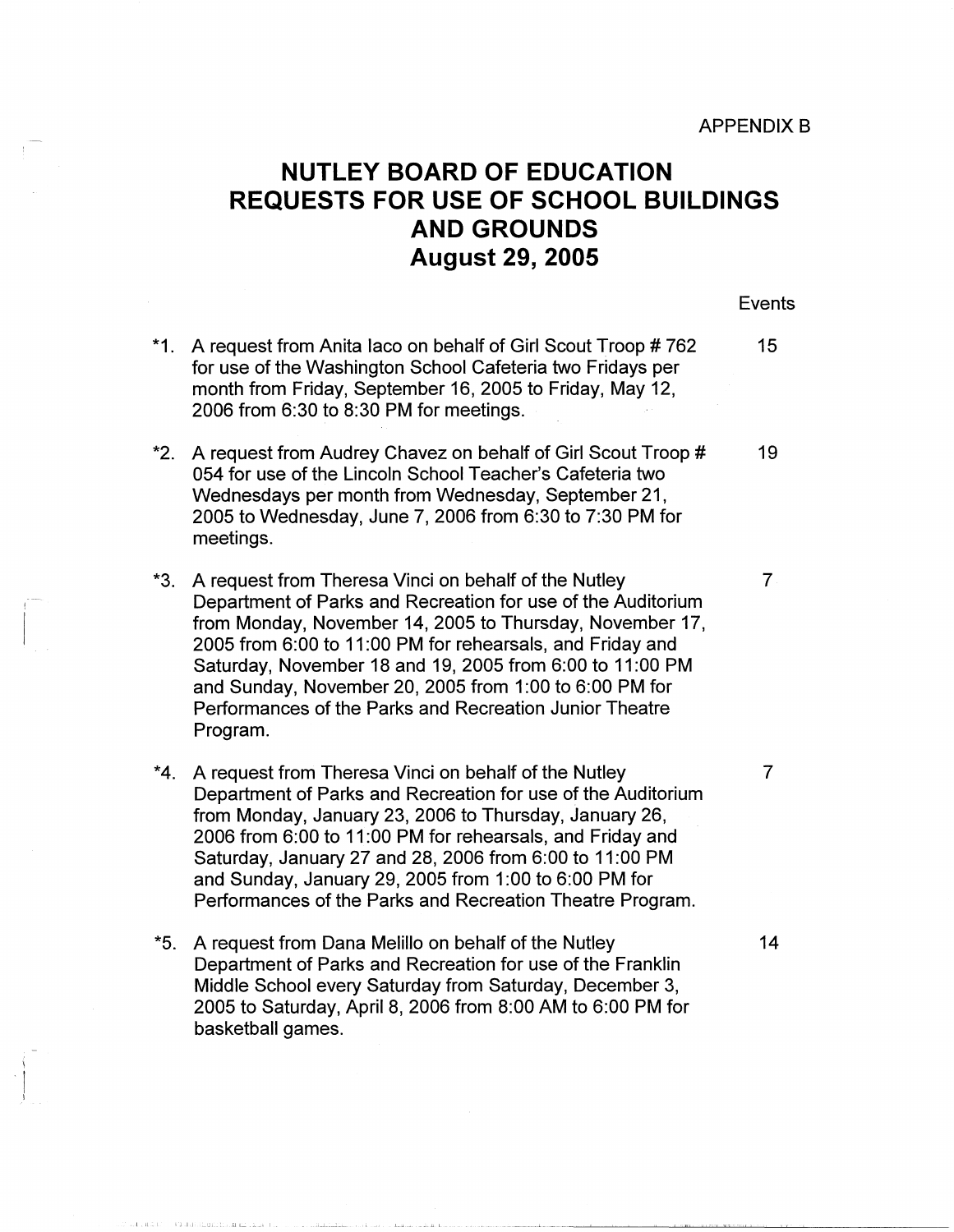| *6.    | A request from Dana Melillo on behalf of the Nutley<br>Department of Parks and Recreation for use of Radcliffe<br>School every Saturday from Saturday, December 3, 2005 to<br>Saturday, April 8, 2006 from 8:00 AM to 6:00 PM for<br>basketball games.     | 14 |
|--------|------------------------------------------------------------------------------------------------------------------------------------------------------------------------------------------------------------------------------------------------------------|----|
| *7.    | A request from Dana Melillo on behalf of the Nutley<br>Department of Parks and Recreation for use of Spring Garden<br>School every Saturday from Saturday, December 3, 2005 to<br>Saturday, April 8, 2006 from 8:00 AM to 6:00 PM for<br>basketball games. | 14 |
|        | *8. A request from Jeanette Padilla on behalf of Girl Scout Troop<br>#837 for use of the Lincoln School Cafeteria two Fridays per<br>month from Friday, September 23, 2005 to Friday, June 16,<br>2006 from 6:00 to 7:00 PM for meetings.                  | 18 |
|        | *9. A request from Valerie Cerami on behalf of Lincoln School for<br>use of the Lincoln School Teacher's Cafeteria every Monday<br>from Monday, September 19, 2005 to Monday, June 12, 2006<br>from 6:30 to 8:00 PM for Knitting Classes.                  | 29 |
|        | *10. A request from Lori Robinson on behalf of Girl Scout Troop #<br>1192 for use of Radcliffe School Room #110 every Monday<br>from Monday, September 12, 2005 to Monday, June 12, 2006<br>from 6:00 to 8:00 PM for meetings.                             | 32 |
| $*11.$ | A request from Lillian Dahl on behalf of Girl Scout Troop #96<br>for use of the Yantacaw School Art Room every Thursday<br>from Thursday, October 13, 2005 to Thursday, May 25, 2006<br>from 3:30 to 4:30 PM for meetings.                                 | 27 |

 $\label{eq:2} \mathcal{A} = \mathcal{A} \otimes \mathcal{A}$ 

 $\mathcal{L}_{\text{max}}$ 

 $\label{eq:2.1} \mathcal{L}=\frac{1}{\sqrt{2}}\sum_{i=1}^{n} \frac{1}{\sqrt{2}}\left(\frac{1}{\sqrt{2}}\right)^{n} \mathcal{L}^{(n)}(\mathcal{L}^{(n)}(\mathcal{L}^{(n)}))$ 

 $\label{eq:2.1} \frac{1}{\sqrt{2\pi}}\int_{\mathbb{R}^3}\frac{1}{\sqrt{2\pi}}\left(\frac{1}{\sqrt{2\pi}}\right)^2\frac{1}{\sqrt{2\pi}}\int_{\mathbb{R}^3}\frac{1}{\sqrt{2\pi}}\left(\frac{1}{\sqrt{2\pi}}\right)^2\frac{1}{\sqrt{2\pi}}\frac{1}{\sqrt{2\pi}}\frac{1}{\sqrt{2\pi}}\frac{1}{\sqrt{2\pi}}\frac{1}{\sqrt{2\pi}}\frac{1}{\sqrt{2\pi}}\frac{1}{\sqrt{2\pi}}\frac{1}{\sqrt{2\pi}}\frac{1}{\sqrt{2$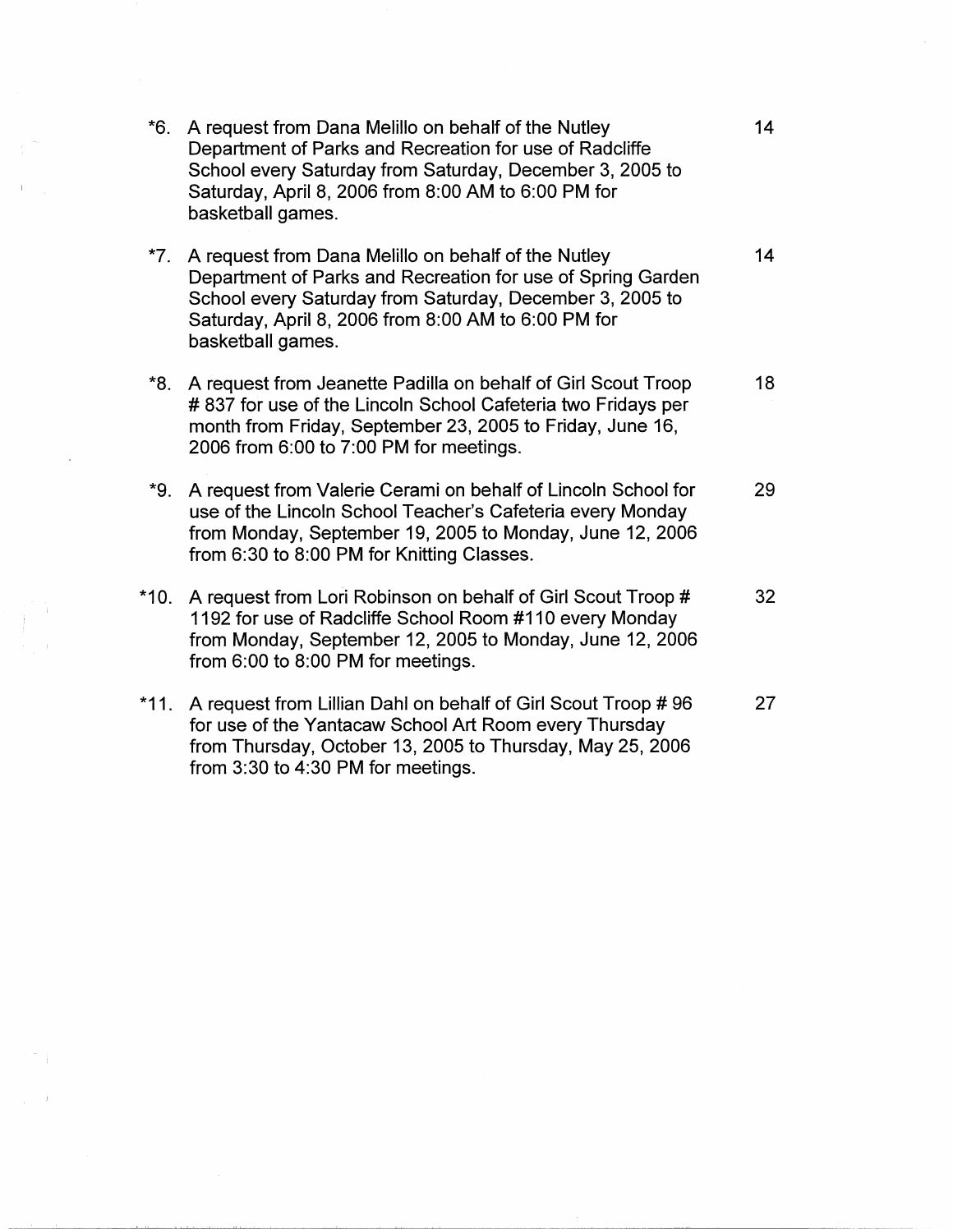- \*12. A request from Diana McGovern on behalf of the Yantacaw 17 School PTO for the following: use of the Yantacaw School Auditorium one evening per month from Tuesday, September 13, 2005 to Thursday, May 18, 2006 from 7:30 to 10:00 PM for meetings, use of the Yantacaw School Gymnasium on Friday, September 30, 2005 from 5:00 to 10:00 PM for the Welcome Back Dance, use of the Yantacaw School Gymnasium, Auditorium, Art Room, and first floor Classrooms on Friday, October 14 and Friday, October 28, 2005 from 5:30 to 9:00 PM for Game Nights, use of the Yantacaw School Gymnasium on Thursday, December 1, 2005 from 3:30 to 9:30 PM for the Holiday Sale Set Up and on Friday, December 2, 2005 from 8:30 AM to 6:00 PM for the Holiday Sale, use of the first floor hallway Tuesday, March 14, Wednesday, March 15 and Thursday, March 16, 2006 from 8:30 AM to 3:00 PM for the Book Fair, and use of the Yantacaw School Gymnasium on Thursday, May 11, 2006 from 3:30 to 9:30 PM for the Plant Sale Set Up and Friday, May 12, 2006 from 8:30 AM to 6:00 PM for the Plant Sale.
- 13. A request from Debbie Abbeleo on behalf of the Nutley 1 Department of Parks and Recreation for use of the High School Oval on Friday, July 15, 2005 from 5:00 to 8:00 PM for the Senior League Baseball Championship Game. (Rain date: Tuesday, July 19, 2005.)
- **14.** A request from Terri Holick on behalf of the Nutley Music 1 Boosters Association for use of the High School Cafeteria on Saturday, September 10, 2005 from 8:00 AM to 11 :00 AM for the NHS Marching Band Breakfast.
- \*15. A request from Jean P. Boyle on behalf of Girl Scout Troop # 32 93 for use of the Lincoln School Teacher's Cafeteria every Friday from Friday, September 23, 2005 to Friday, June 16, 2006 from 6: 15 to 7: 15 PM for meetings.
- 16. A request from Michele Goitiandia on behalf of the Spring 1 Garden School Tricky Tray Committee for use of the Spring Garden School Library on Wednesday, September 14, 2005 from 7:00 to 9:30 PM for a meeting.
- \*17. A request from Michele Goitiandia on behalf of Girl Scout 17 Troop # 801 for use of the Spring Garden School Art Room two Mondays per month from Monday, September 19, 2005 to Monday, June 5, 2006 from 6:30 to 8:30 PM for meetings.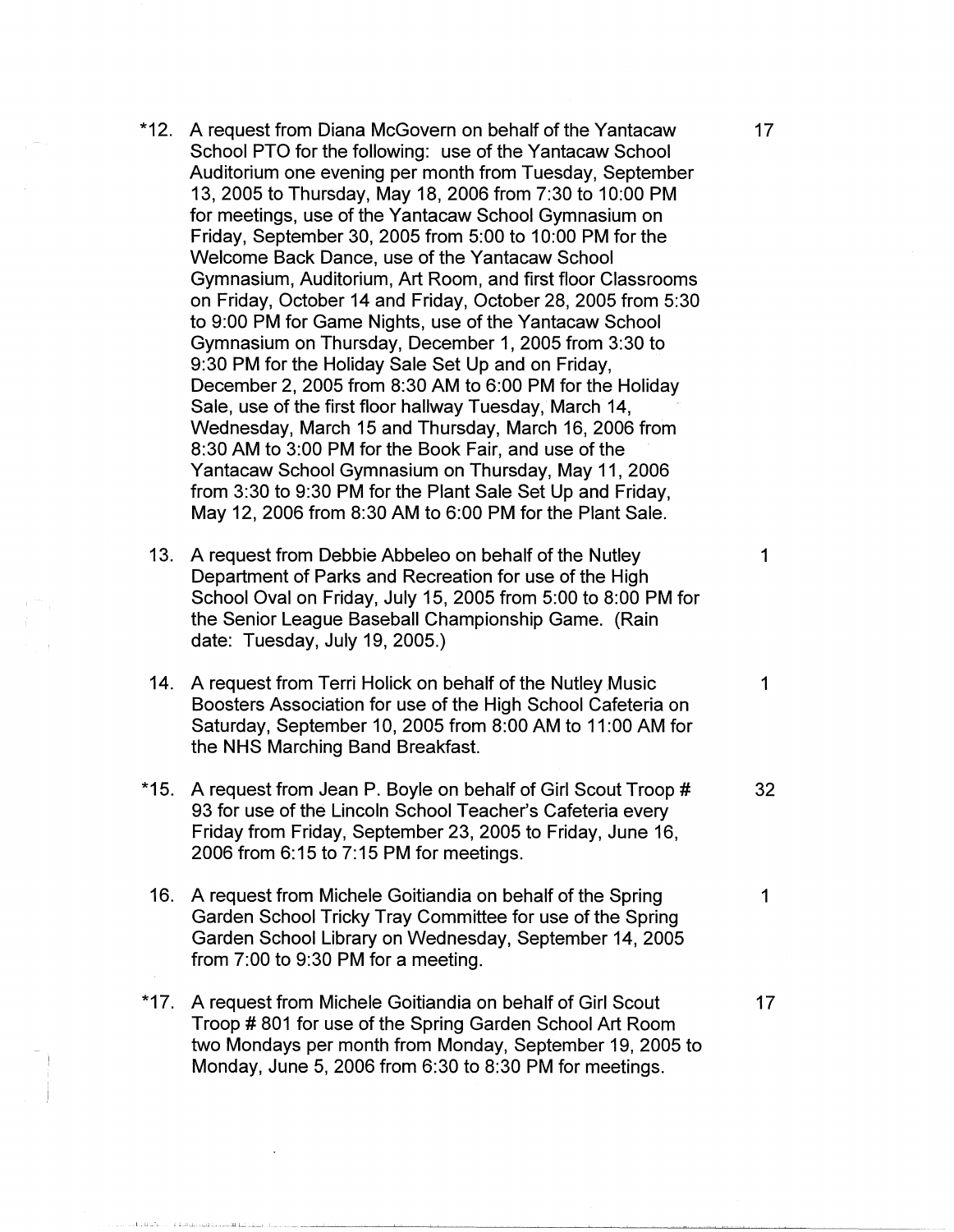|      | *18. A request from Rob Castro on behalf of Cub Scout Pack #<br>145 for use of the Radcliffe School Gymnasium one Friday<br>per month from Friday September 16, 2005 to Friday May 12,<br>2006 from 7:00 to 8:30 PM for Pack Meetings, use of the<br>Radcliffe School Gymnasium on Saturday April 1, 2006 from<br>9:00 AM to 5:00 PM for the Pinewood Derby, and use of the<br>Radcliffe School Library one Wednesday per month from<br>Wednesday, October 12, 2005 to Wednesday, May 3, 2006<br>from 7:30 to 9:00 PM for Leader's Meetings. | 17  |
|------|----------------------------------------------------------------------------------------------------------------------------------------------------------------------------------------------------------------------------------------------------------------------------------------------------------------------------------------------------------------------------------------------------------------------------------------------------------------------------------------------------------------------------------------------|-----|
|      | *19. A request from Carmela Conte on behalf of the Nutley High<br>School PTO for use of the Cafeteria once every other month<br>from Wednesday September 28, 2005 to Wednesday, May<br>17, 2006 from 7:30 to 9:00 PM for meetings.                                                                                                                                                                                                                                                                                                           | 5   |
| *20. | A request from Cindy Novotny on behalf of the Van Riper<br>House Trust for permission to display a banner on the<br>Washington School Fence from Sunday, August 21, 2005 to<br>Monday, September 5, 2005.                                                                                                                                                                                                                                                                                                                                    | 16  |
| *21. | A request from Cindy Novotny on behalf of the Nutley Ice<br>Hockey League for permission to display a banner on the<br>Washington School Fence from Monday, August 8, 2005 to<br>Saturday, August 20, 2005.                                                                                                                                                                                                                                                                                                                                  | 13  |
|      | *22. A request from Dana Melillo on behalf of the Nutley<br>Department of Parks and Recreation for use of the Lincoln<br>School Field every day from Wednesday, March 1, 2006 to<br>Wednesday, June 21, 2006 from 4:00 PM to dusk on<br>weekdays, from 9:00 AM to dusk on Saturdays, and from 9:00<br>AM to 3:00 PM on Sundays for baseball practice.                                                                                                                                                                                        | 113 |
|      | *23. A request from Dana Melillo on behalf of the Nutley<br>Department of Parks and Recreation for use of the Radcliffe<br>School Field every day from Monday, March 13, 2006 to<br>Wednesday, June 21, 2006 from 4:00 PM to dusk on<br>weekdays, and from 9:00 AM to 4:00 PM on Saturdays.                                                                                                                                                                                                                                                  | 87  |
| *24. | A request from Dana Melillo on behalf of the Nutley<br>Department of Parks and Recreation for use of the<br>Washington School Field every day from Wednesday, March<br>1, 2006 to Wednesday, June 21, 2006 from 4:00 PM to dusk<br>on weekdays, from 9:00 AM to dusk on Saturdays, and from<br>9:00 AM to 3:00 PM on Sundays for baseball practice.                                                                                                                                                                                          | 113 |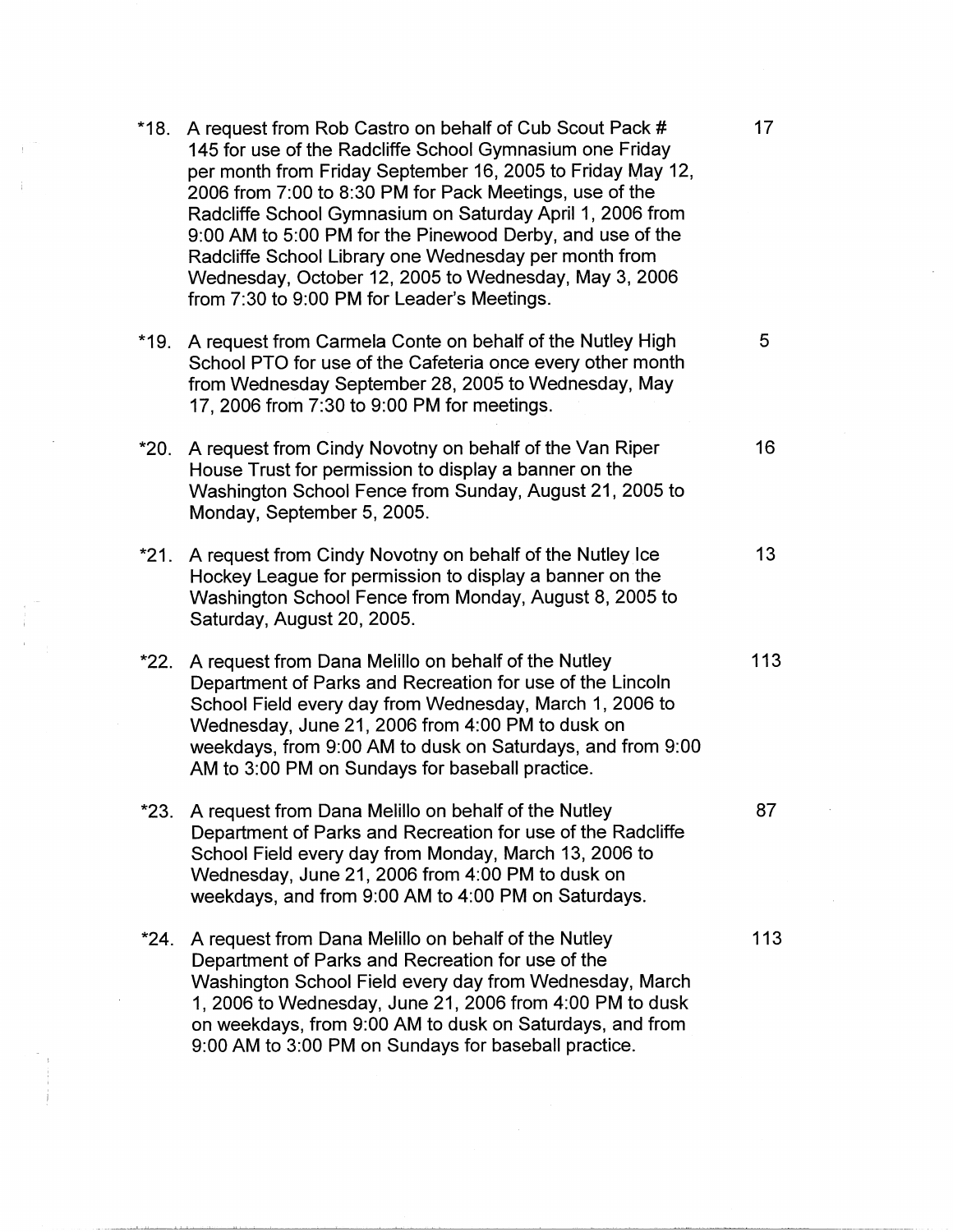| $*25.$ | A request from Dana Melillo on behalf of the Nutley<br>Department of Parks and Recreation for use of the Yantacaw<br>School Field every day from Wednesday, March 1, 2006 to<br>Wednesday, June 21, 2006 from 4:00 PM to dusk on<br>weekdays, from 9:00 AM to dusk on Saturdays, and from 9:00<br>AM to 3:00 PM on Sundays for baseball practice. | 113 |
|--------|---------------------------------------------------------------------------------------------------------------------------------------------------------------------------------------------------------------------------------------------------------------------------------------------------------------------------------------------------|-----|
| $*26.$ | A request from Sgt. Steve Rogers on behalf of the US Naval<br>Sea Scouts for use of the Franklin Middle School Gymnasium,<br>Cafeteria and Room 101 every Tuesday from Tuesday<br>September 13, 2005 to Tuesday June 13, 2006 from 7:00 to<br>9:00 PM for meetings.                                                                               | 37  |
| *27.   | A request from Janice Fede on behalf of Girl Scout Troop #<br>627 for use of the Yantacaw School Art Room two<br>Wednesdays per month from Wednesday September 28,<br>2005 to Wednesday May 17, 2006 from 3:15 to 4:45 PM for<br>meetings.                                                                                                        | 17  |
| *28.   | A request from Rosemary Huegel on behalf of Girl Scout<br>Troop #130 for use of Spring Garden School Room B-4 every<br>Monday from Monday September 26, 2005 to Monday June<br>12, 2006 from 3:30 to 5:00 PM for meetings.                                                                                                                        | 27  |
| 29.    | A request from Evelyn De Castro on behalf of the League of<br>Women Voters (Nutley Area) for use of the Franklin Middle<br>School Auditorium on Wednesday, March 29, 2006 from 6:30<br>to 10:00 PM for the Board of Education Candidates Night.                                                                                                   | 1   |
| $*30.$ | A request from Evelyn De Castro on behalf of the League of<br>Women Voters (Nutley Area) for permission to display a<br>banner on the Oval Fence from Tuesday September 20, 2005<br>to Tuesday September 27, 2005.                                                                                                                                | 8   |
| $*31.$ | A request from Evelyn De Castro on behalf of the League of<br>Women Voters (Nutley Area) for permission to display a<br>banner on the Oval Fence from Tuesday November 1, 2005 to<br>Tuesday November 8, 2005.                                                                                                                                    | 8   |
| *32.   | A request from Evelyn De Castro on behalf of the League of<br>Women Voters (Nutley Area) for permission to display a<br>banner on the Oval Fence from Tuesday April 11, 2006 to<br>Tuesday April 18, 2006.                                                                                                                                        | 8   |

 $\mathcal{L}_{\text{max}}$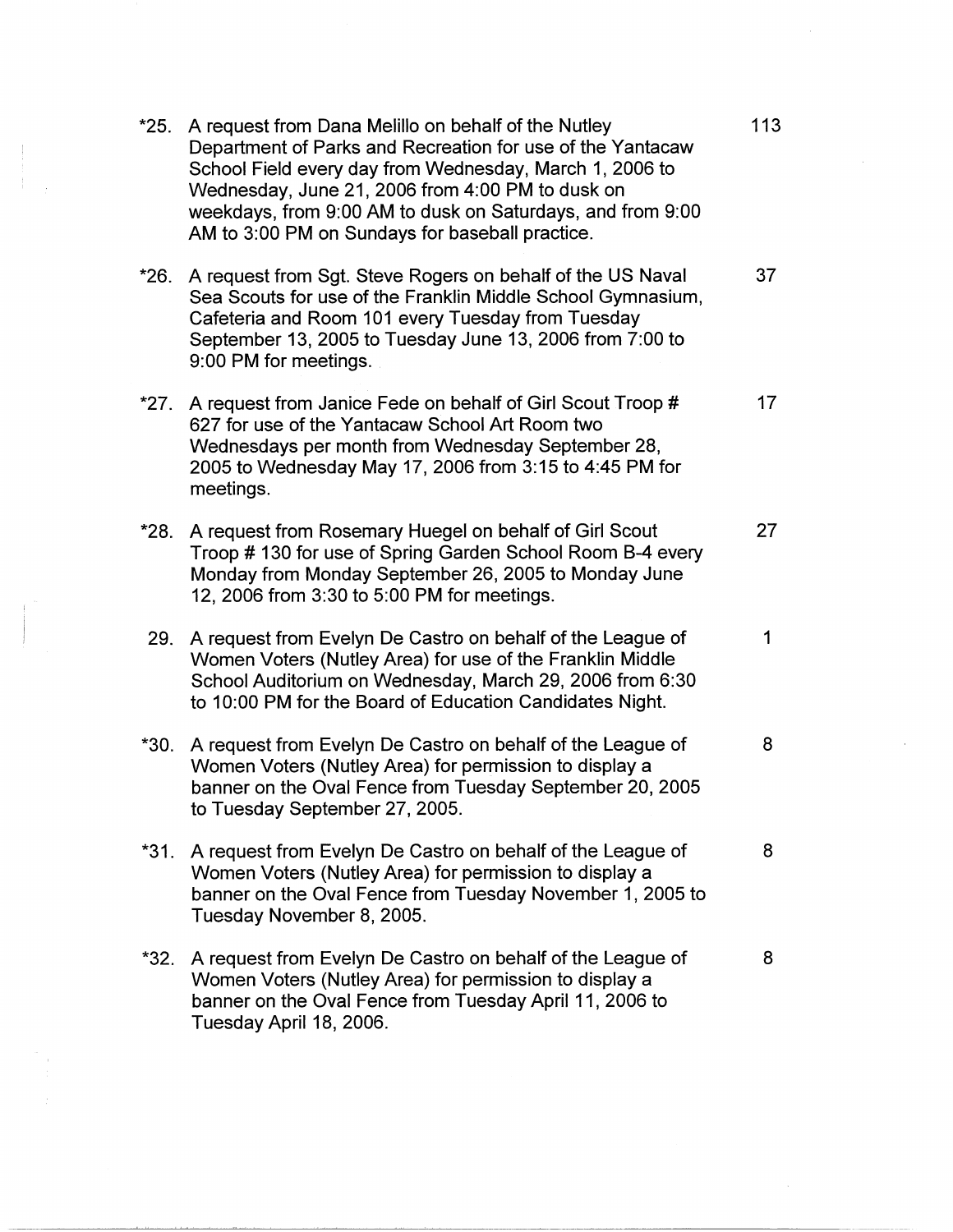- \*33. A request from Diane Patrizio on behalf of the Radcliffe 2 School PTO for use of the Radcliffe School Gymnasium on Friday September 30, 2005 from 6:30 PM to 9:00 PM to sort Garage Sale items, and the Radcliffe School Gymnasium, front hallway, and front courtyard on Saturday October 1, 2005 from 7:00 AM to 4:00 PM for a Charity Garage Sale.
- **\*34.** A request from Barbara Martin on behalf of Girl Scout Troop # 16 729 for use of Spring Garden School Room 108 two Mondays per month from Monday September 19, 2005 to Monday June 5, 2006 from 3:30 to 4:30 PM for meetings.
- \*35. A request from Lisa DeFabbi on behalf of the Lincoln School 21 PTO for the following: use of Lincoln School Teacher's Cafeteria one evening per month from Tuesday, September 27, 2005 to Tuesday June 13, 2006 from 7:00 to 9:30 PM for meetings, use of the Lincoln School Gymnasium on Monday September 19, 2005 from 6:00 to 9:00 PM for the Book Fair Set Up, use of the Lincoln School Gymnasium on Tuesday September 20, 2005 and Wednesday September 21, 2005 from 8:30 AM to 9:00 PM for the Book Fair, use of the Lincoln School Blacktop and Field on Thursday October 20, 2005 from 8:30 AM to 3:30 PM for the Pumpkin Patch, use of the Lincoln School Gymnasium on Wednesday December 7, 2005 from 6:00 to 9:00 PM for the Holiday Shop Set Up, use of the Lincoln School Gymnasium on Thursday December 8, 2005 and Friday, December 9, 2005 from 8:30 AM to 9:00 PM for the Holiday Sale, use of the Lincoln School Gymnasium on Wednesday May 10, 2006 from 6:00 to 9:00 PM for the Teacher's Luncheon Set Up, use of the Lincoln School Gymnasium on Thursday May 11, 2006 from 8:30 AM to 1 :00 PM for the Teacher's Luncheon, use of the Lincoln School Gymnasium on Thursday May 11, 2006 from 6:00 to 9:00 PM for the Plant Sale Set Up, and use of the Lincoln School Gymnasium on Friday May 12, 2006 from 8:30 AM to 9:00 PM for the Plant Sale.
- \*36. A request from Dana Melillo on behalf of the Nutley 94 Department of Parks and Recreation for use of the Franklin Middle School Gymnasium every weeknight from Tuesday, November 1, 2005 to Thursday, April 13, 2006 from 6:00 to 9:00 PM for Basketball Practice.